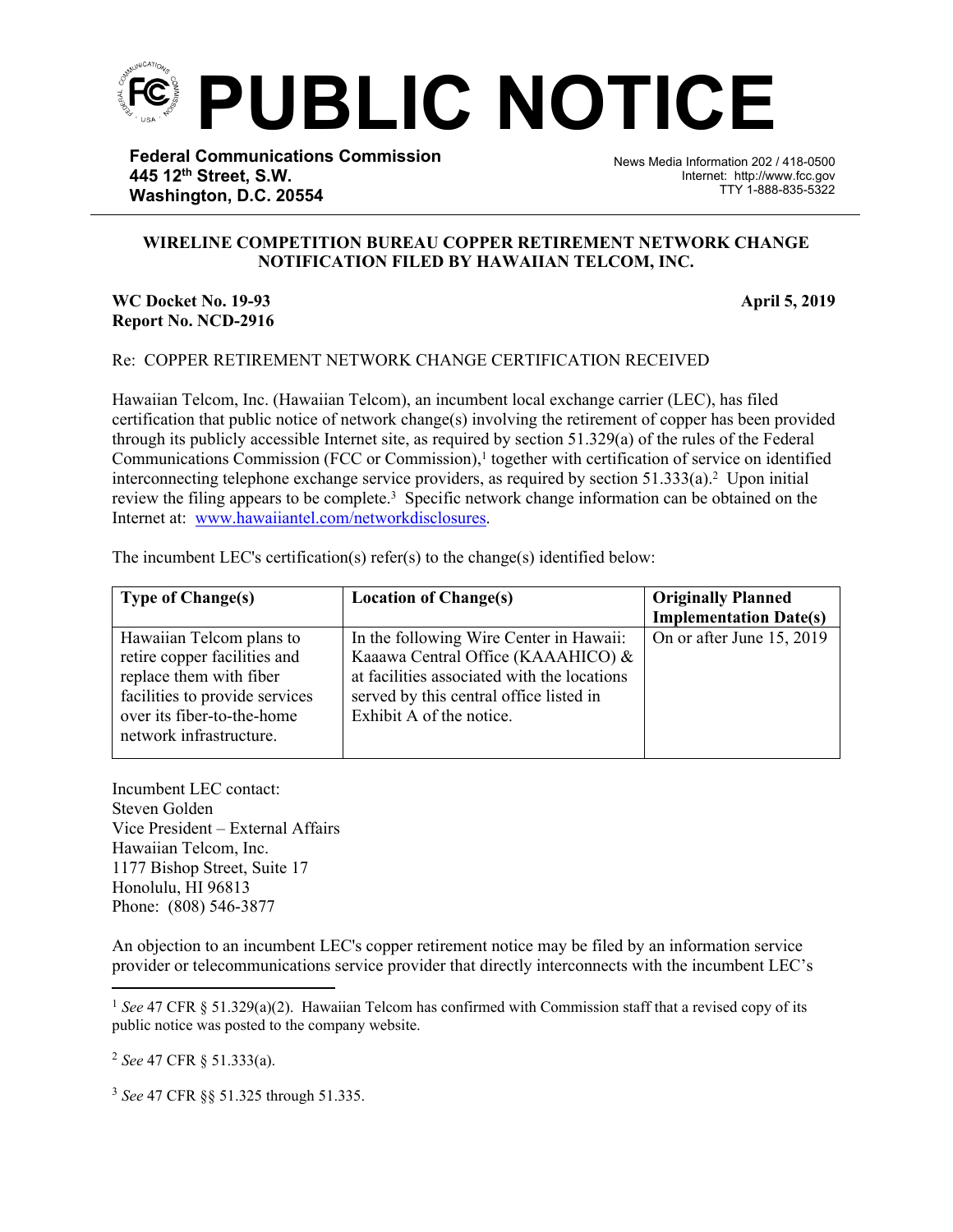network. Such objections must be filed with the Commission, and served on the incumbent LEC, no later than the ninth business day following the release of this Public Notice.<sup>4</sup> The effective implementation date(s) of network changes referenced in standard copper retirement notices are subject to the FCC public notice periods described under section  $51.333(b)(2)$ .<sup>5</sup> For purposes of computation of time when filing a petition for reconsideration, application for review, or petition for judicial review of the Commission's decision, the date of "public notice" shall be the later of 90 days after the release date of this Public Notice, or the release date of any further public notice or order announcing final action, as applicable. Should no petitions for reconsideration, applications for review, or petitions for judicial review be timely filed, the proceeding listed in this Public Notice shall be terminated, and the docket will be closed.

Information service providers and telecommunications service providers that directly interconnect with the incumbent LEC's network may file objections, and other interested parties may file comments, regarding this network change notice using the Internet by accessing the ECFS: [http://apps.fcc.gov/ecfs.](http://apps.fcc.gov/ecfs) Filers should follow the instructions provided on the Web site for submitting comments. Generally, only one copy of an electronic submission must be filed. In completing the transmittal screen, filers should include their full name, U.S. Postal Service mailing address, and the applicable docket number. Interested parties also may comment on this network change notice by sending an e-mail to [NetworkChange@fcc.gov.](mailto:NetworkChange@fcc.gov) The subject line of the e-mail must include the correct NCD Report Number or docket number in order for the comments to be considered in conjunction with this proceeding. All information submitted including names and addresses will be publicly available via the web.

Parties who choose to file paper copies must file an original and one copy of each filing. Such filings can be sent by hand or messenger delivery, by commercial overnight courier, or by first-class or overnight U.S. Postal Service mail. All filings must be addressed to the Commission's Secretary, Office of the Secretary, Federal Communications Commission. All hand-delivered or messenger-delivered paper filings for the Commission's Secretary must be delivered to FCC Headquarters at 445 12th Street, S.W., Room TW-A325, Washington, D.C. 20554. The filing hours are Monday through Friday, 8:00 a.m. to 7:00 p.m. All hand deliveries must be held together with rubber bands or fasteners. Any envelopes and boxes must be disposed of before entering the building. Commercial overnight mail (other than U.S. Postal Service Express Mail and Priority Mail) must be sent to 9050 Junction Drive, Annapolis Junction, MD 20701. U.S. Postal Service first-class, Express, and Priority mail must be addressed to 445 12th Street, S.W., Washington, D.C. 20554.

This proceeding is considered a "permit but disclose" proceeding for purposes of the Commission's ex parte rules.<sup>6</sup> Participants in this proceeding should familiarize themselves with the Commission's *ex parte* rules. Persons making *ex parte* presentations must file a copy of any written presentation or a memorandum summarizing any oral presentation within two business days after the presentation (unless a different deadline applicable to the Sunshine period applies). Persons making oral *ex parte* presentations are reminded that memoranda summarizing the presentation must (1) list all persons attending or otherwise participating in the meeting at which the *ex parte* presentation was made, and (2) summarize all data presented and arguments made during the presentation. If the presentation consisted in whole or in

<sup>4</sup> *See* 47 CFR § 51.333(c).

<sup>5</sup> *See* 47 CFR § 51.333(b)(2). In the absence of filed objections, a notice of copper retirement usually will be deemed final on the 90th day after the release of the Commission's public notice of the filing pursuant to section 51.333(b)(2). However, notice of copper retirement involving facilities that are not being used to provision services to any customers, usually will be deemed final on the 15th day after the release of the Commission's public notice of the filing. *Id*.

<sup>6</sup> 47 CFR § 1.1200 *et seq*.